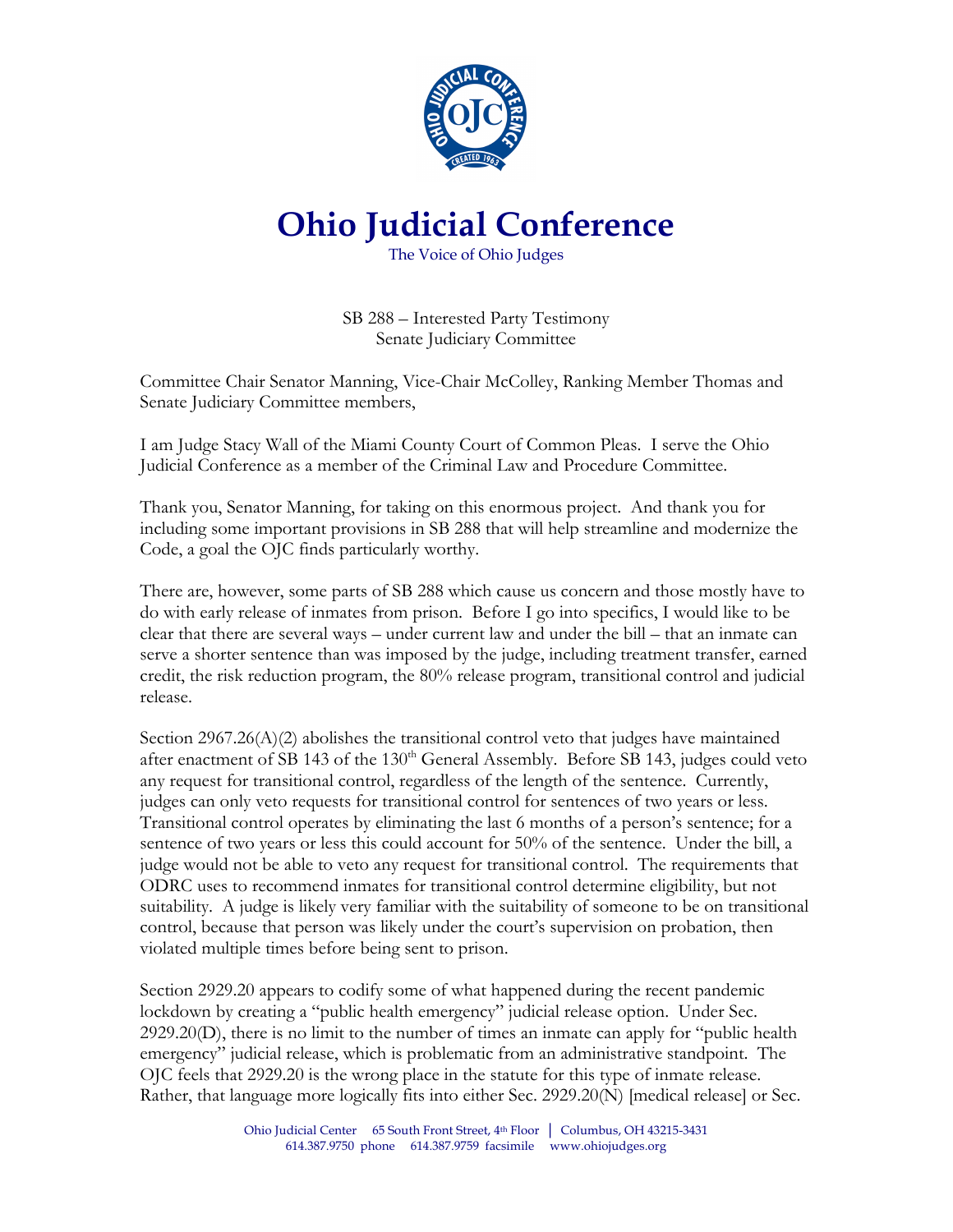2967.18 [overcrowding release] and the release could follow the mechanisms already set out in those respective sections, with some changes that recognize the specifics of a public health emergency. During the pandemic, everyone applied with the same boilerplate motion that said there is a pandemic, overcrowding, and fear. These are all conditions that were in the hands of ODRC and thus logically, ODRC would be the appropriate organization to know when there was a true medical emergency.

Section 2929.20(O)(1) creates a presumption for judicial release if the ODRC Director provides a letter recommending judicial release to the sentencing judge (currently, inmates apply for judicial release on their own and their ability to do so is not changed in the bill). As written, this section makes it almost impossible for a sentencing judge to decide not to grant early release, as a letter from the ODRC Director would require the sentencing judge to find that, by clear and convincing evidence, a future act will occur: specifically, that the release will result in a "present and substantial risk that the offender will commit an act of violence" in the future. This judicial release expansion should be removed from the bill in its entirety because it oversteps the constitutionally necessary separation of powers.

Assuming it will not be removed from the bill for this reason, we would make several suggestions: first, if the ODRC Director would like an inmate to leave prison early, why couldn't the inmate be released through the parole system and then be supervised by Adult Parole? If the intent of the bill is to ensure that the ODRC Director's decision to release an inmate early trumps the decision of the judge, we would respectfully suggest that the judge be removed from the decision altogether. Of course, there is more than one way to do this; the ODRC Director could send a letter to the sentencing judge to consider in applying judicial release, but it should not carry a presumption in favor of release. A primary consideration is the sentencing judge has information on the case that ODRC would not have. All judges are bound by statute to apply the principles of sentencing: (1) protect the public from future harm; (2) punish for the offense committed; and (3) effectively rehabilitate. It is this last principle – effective rehabilitation – that sentencing really aims at, which the judge decides based upon the offender's conduct while on bond and the presentence investigation report. Judges give the offenders many chances before sentencing to prison and to set aside the judge's knowledge of the offender defeats the principles of sentencing the judge sought to enforce.

If I could take a moment to share just one example, it may be clear how the ODRC's release interferes with the Court's background that necessitated a prison sentence. I had an offender with a F5 Possession of Fentanyl Related Compound. He applied for intervention in lieu of conviction (ILC), in which his lawyer withdrew the request after he was not going to be found eligible. He entered a plea and was sentenced. He had had many opportunities in the past to rehabilitate and always was unsuccessful. In fact, he had had 5 felonies previously reduced to misdemeanors and in 8 separate cases had violated his probation. Just two years before his sentencing, he had been given the opportunity for but did not complete drug court. Despite all of these chances, I sentenced the defendant to community control with inpatient treatment that he indicated he would complete. The Court had him assessed and had an inpatient bed available. He was transported to treatment. Once he was inside the treatment facility, he refused treatment and was transported back to the jail, costing time and resources. I actually set a sentencing review hearing for another chance at treatment at which time he refused and said he wanted to serve his prison term rather than completing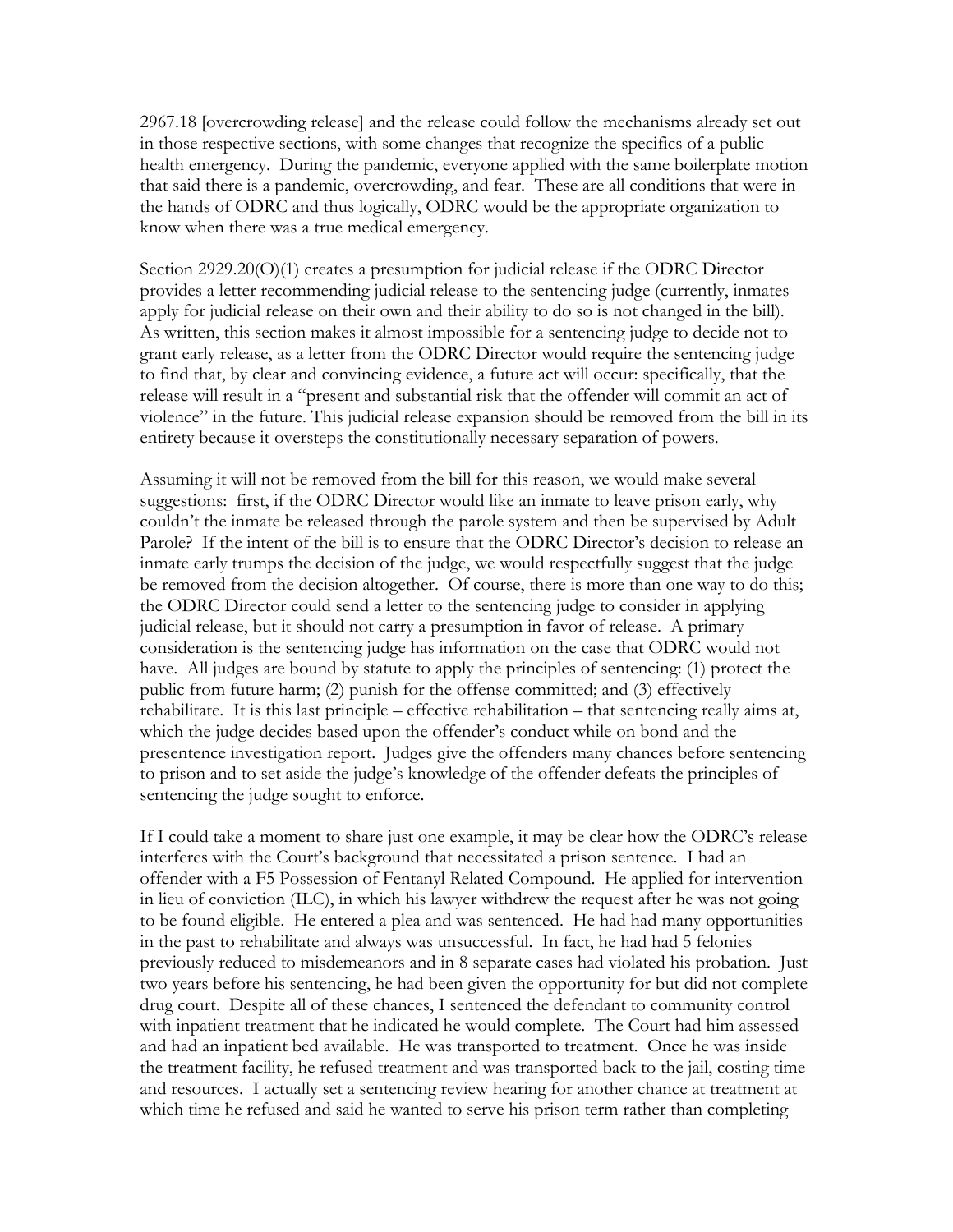treatment, a much harder path. He received a 10 month sentence and had nearly a month of jail credit. So going into prison for essentially a 9 month term in January, I received a notice for transitional control, only about 45 days after he arrived at the institution. I objected to it for the reasons I just explained. This was all information ODRC would not have had. In March, 2 months after the transitional control request, he has filed for judicial release. If you do not even count the 5 felonies reduced or the number of times he has had an opportunity on probation, including drug court, but just look at the opportunities in my direct case, he started the ILC process, was given community control, was transported to treatment, was given an opportunity for review and then at his request was sentenced to prison. To take the discretion away from the sentencing judge ignores all information the Court had when issuing sentence. Thus ODRC's authority to release directly contradicts the principles of sentencing the Courts abide by. This is not a unique case as it happens often.

On a second case, I recently arraigned a woman who was given transitional control and instantly recommitted. When I asked for basic information, she was homeless. She had been released from transitional control and was not placed on post release control so she had nowhere to go. No assistance. This is not rehabilitation. Again, taking away the input of the Court is detrimental as it goes against everything the Court strives to achieve.

Not too long ago, we all adapted to indefinite sentencing. The goal was to be able to focus post release control on those serious offenders. Since then, post release control has been weakened, is discretionary and is for shorter periods of time. Several times I have had someone at arraignment where I have asked the parole officer how the offender is doing on PRC, i.e. has there been clean urine screens, only to hear he reports by phone and there is no urine screen. These F3s, F4s and F5s are falling far short of rehabilitation. Removing the court from various release mechanisms, as SB 288 attempts to do, only compounds the likelihood of recidivism.

Switching to another topic, the bill streamlines and simplifies the process for sealing and expunging criminal records. Judges agree that current statutes on this subject are complicated and confusing, and judges have no problem with expanding eligibility for sealing and expunging. However, if more former offenders take advantage of the expanded eligibility, which is a laudable goal of this bill, more time and resources from courts and their staffs will be needed to process these applications. Existing law allows courts to charge a small fee for these applications, but it does not permit courts to retain any of that fee: it is to be divided between the state and the local funding authority. We would simply ask that SB 288 include an amendment allowing courts to retain a portion of the application fee, to offset the increase in workload that will result as this legislature expands access to and eligibility for sealing and expunging of records.

Finally, I would like to highlight several provisions in the bill that were included at the OJC's request, and to thank the sponsor for being receptive to these changes. The bill allows grand juries to inspect multicounty correctional facilities, bringing the law in harmony with existing provisions allowing for the inspection of county jails. The bill also makes several traffic-law corrections, such as including in the "harmful intoxicant" in the definition of "drug of abuse" for purposes of OVI conviction, correcting some omissions regarding whether driving in an emergency is an affirmative defense to certain driving-under-suspension